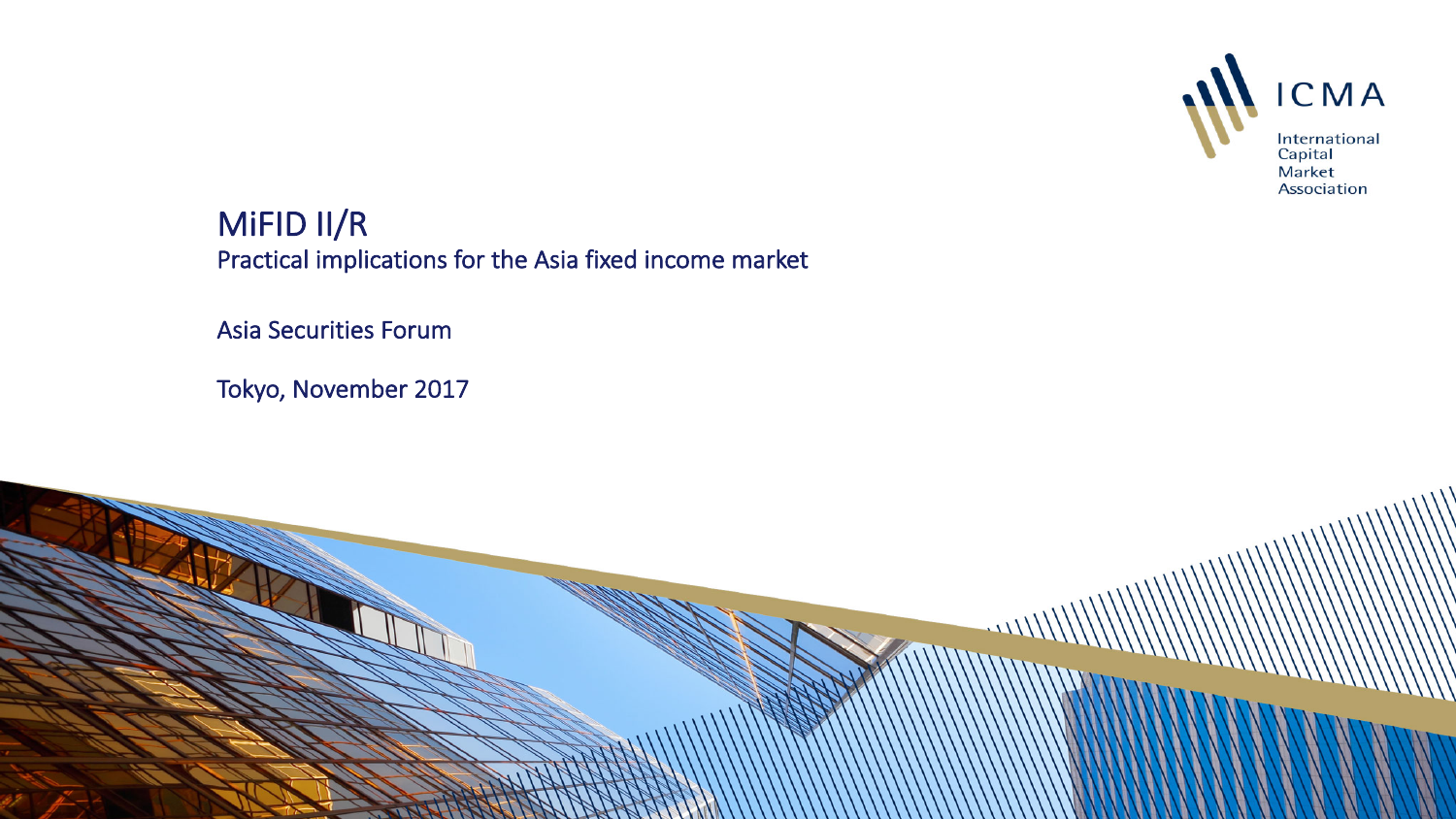# Key objectives of MiFID II/R

- **Key objectives of MiFID II:** Improve the functioning of financial markets making them more efficient, resilient and transparent.
- Key objectives of fixed income transparency obligations under MiFID II:
	- Create a price discovery mechanism in fixed income markets
	- Move fixed income trading practices (currently over the counter [OTC]) onto trading venues, such as *Regulated Markets* (RMs), *Organised Trading Facilities* (OTFs) and *Multilateral Trading Facilities* (MTFs)
	- Extend transparency obligations into the OTC space
		- Whilst not a trading venue in the classic sense of the term, the *Systematic Internaliser* (SI) regime (an investment firm that deals on its own account by executing client orders outside a trading venue) ensures the internalisation of order flow by investment firms, does not undermine the efficiency of price formation on RMs, MTFs and OTFs
	- Increase available reference data for fixed income instruments
- **EXPLO II/ R** is scheduled to take effect from January 3 2018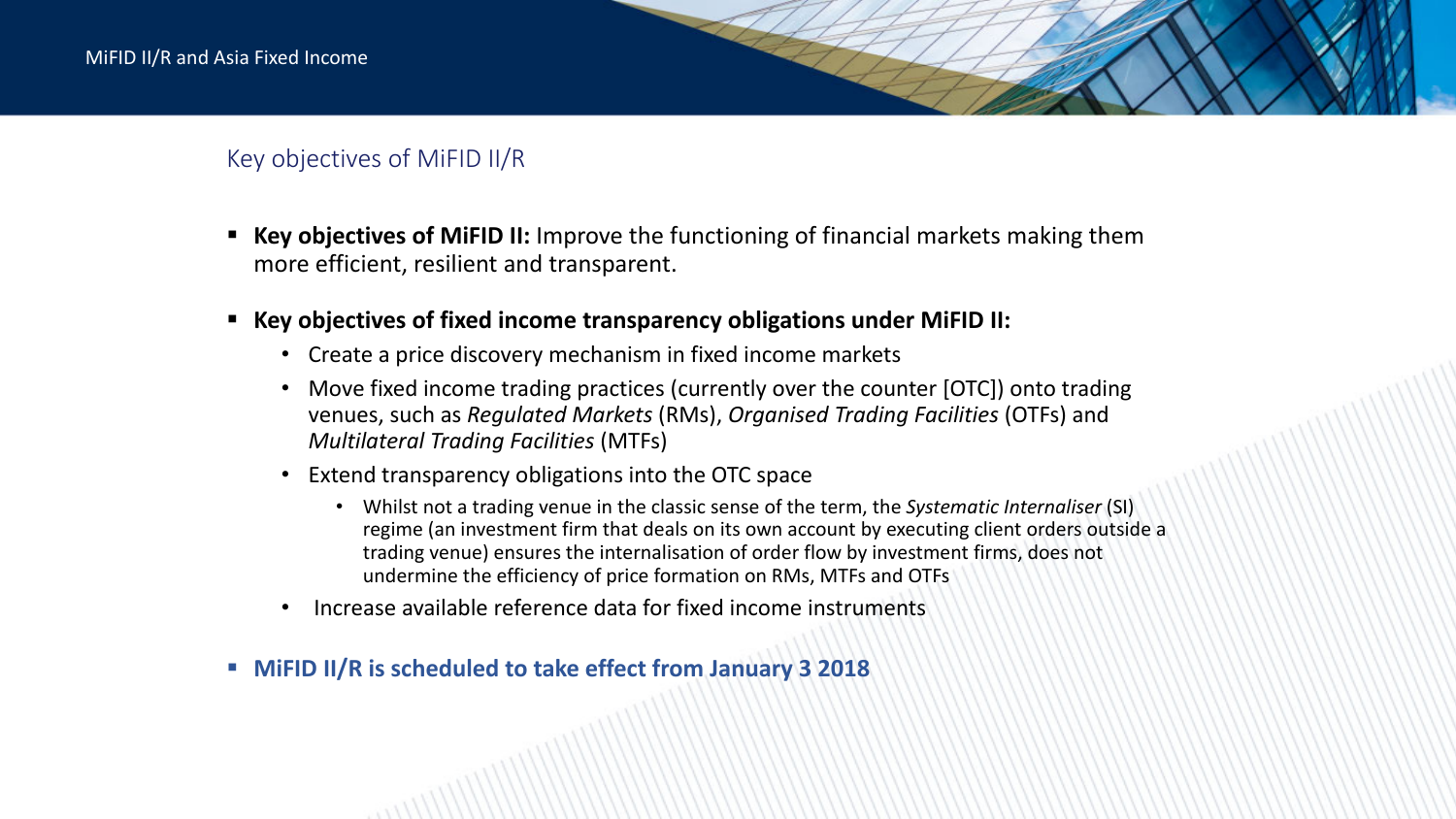# Does MiFID II/R impact you?

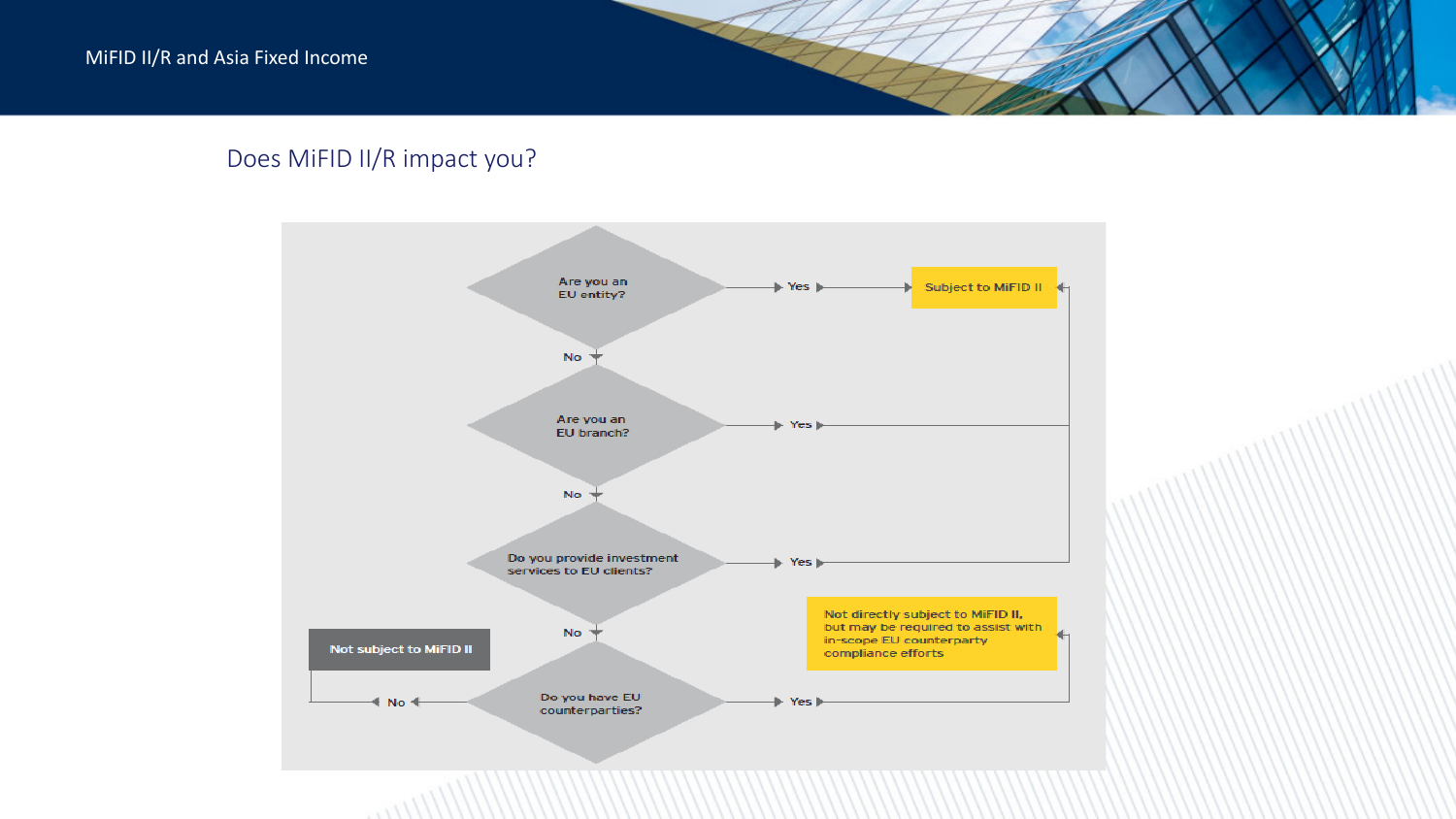# The new market structure paradigm

## ■ Regulated Market (RM)

A multilateral system operated by and/or managed by a market operator, which brings together or facilitates the bringing together of multiple third-party buying and selling interests in financial instruments.

## **E** Multilateral Trading Facility (MTF)

A multilateral system, operated by an investment firm or a market operator, which brings together multiple third-party buying and selling interests in financial instruments.

## **E** Organized Trading Facility (OTF)

A multilateral system which is not an RM or an MTF and in which multiple third-party buying and selling interests in bonds, structured finance products, and derivatives. Unlike RMs and MTFs, operators of OTFs will have discretion as to how to execute orders, subject to pre-trade transparency and best execution obligations.

## ■ Systematic Internaliser (SI)

An investment firm that deal on its own account by executing client orders outside a trading venue.

- **→** RMs and MTFs are not allowed to execute client orders against proprietary capital, or to engage in matched principal trading.
- **→** OTFs may deal on own account other than matched principal trading only with regard to illiquid sovereign debt instruments.
- **→** OTFs and SIs cannot exist within the same legal entity, nor connect to enable orders or quotes to interact.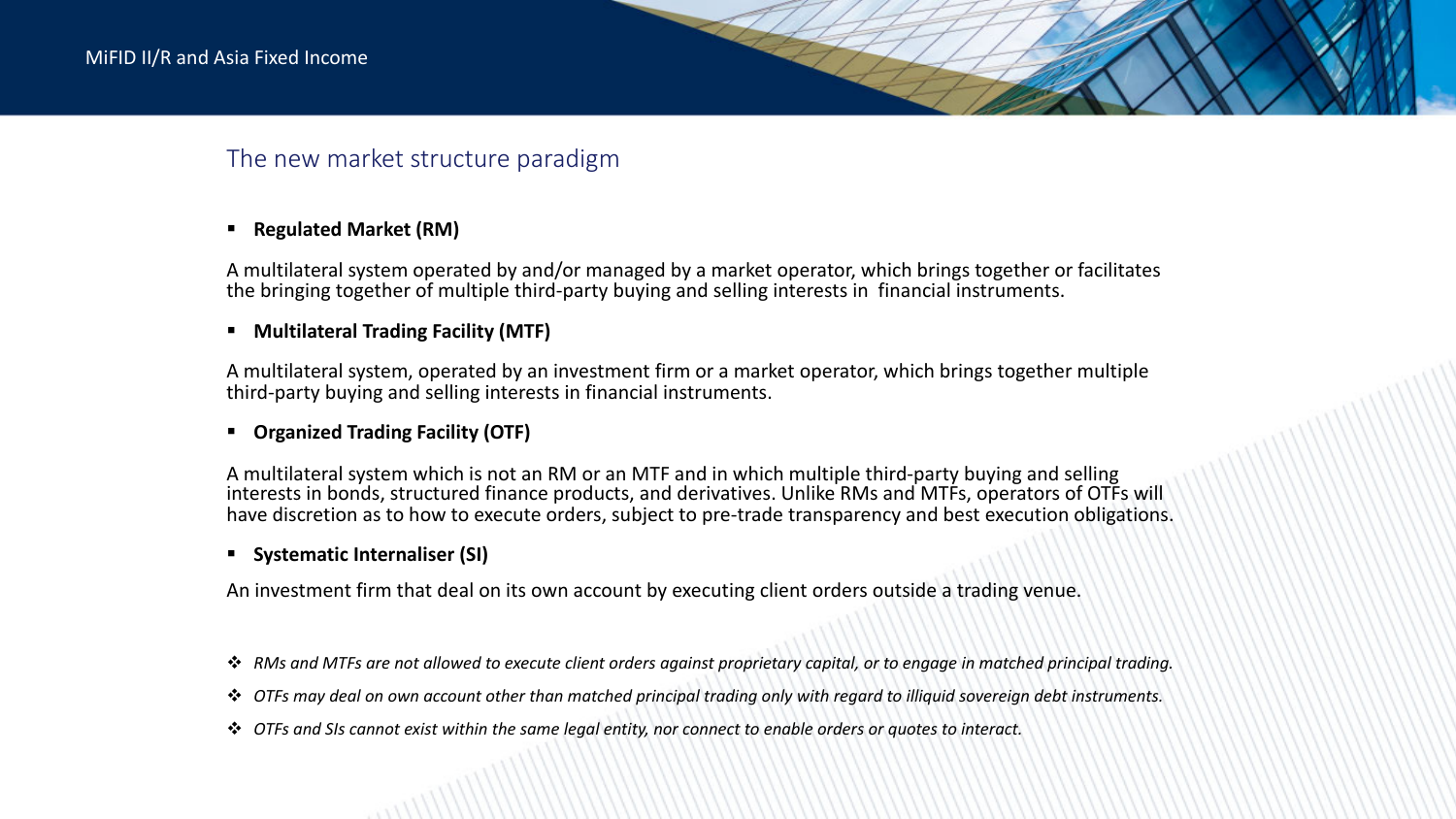## Transparency regime

- **Pre-trade requirements**: extended to non-equities (including bonds, structured finance products, emission allowances and derivatives) which means RMs, MTF and OTFs are required to publish current bid and offer prices and depth of trading interest at those prices in electronic form (at least above SSTI – i.e. block size) and to the public
- **Pre-trade transparency** waivers available for (i) large in scale (LIS) orders; (ii) actionable indications of interest in RFQ and voice systems above size-specific to instrument (SSTI) threshold; and (iii) illiquid instruments. Thresholds to be set by ESMA.
- Post-trade reporting requirements near-real time (within 15mins) to the public by venue or via APA.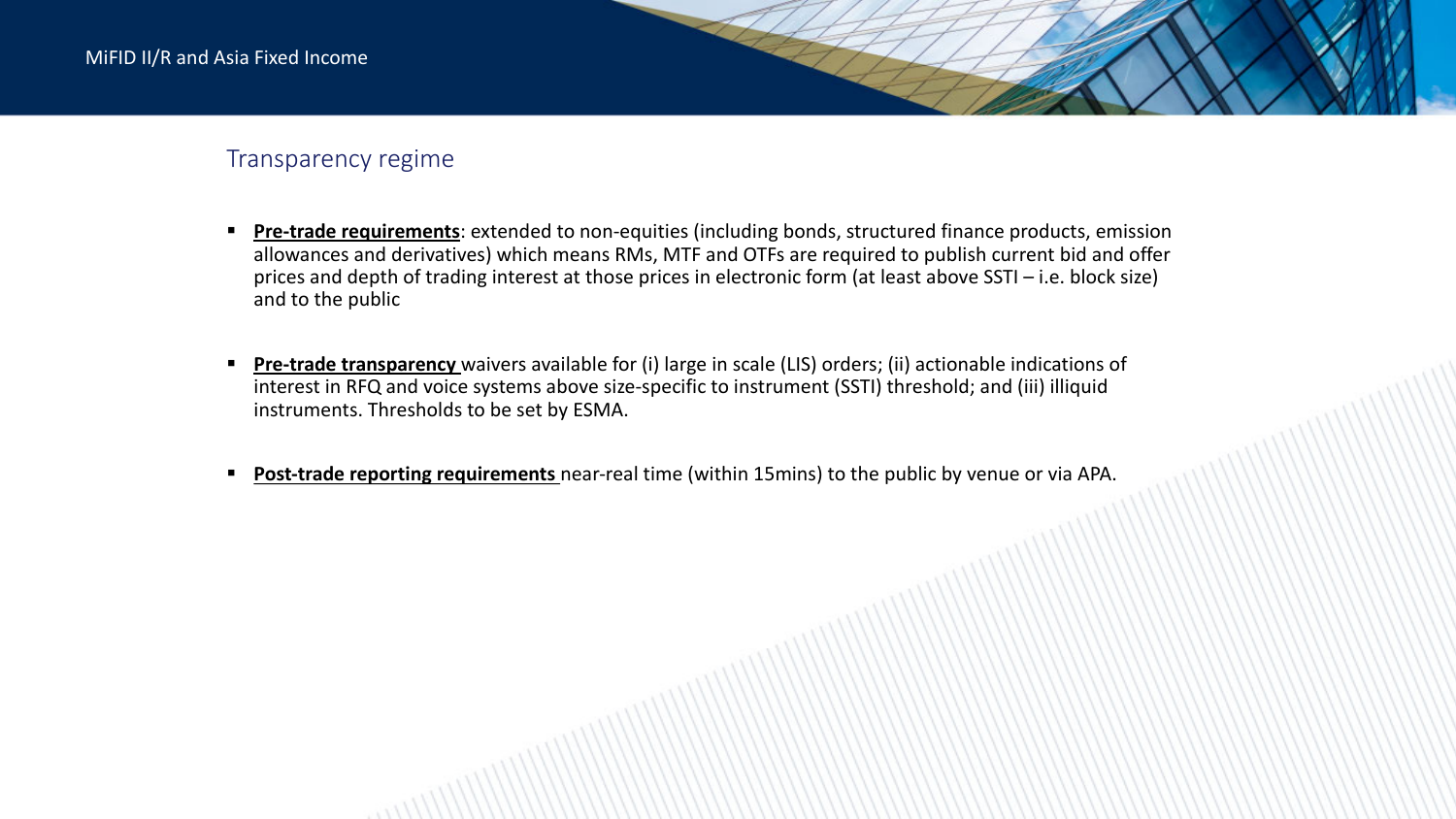## Best execution reporting

- **RTS 27:** Data to be published by execution venues on the quality of execution of transactions
	- Who: Trading venues, systematic internalisers (SIs), and execution venues (including market makers and other liquidity providers)
	- What: report (publicly available in machine-readable electronic format) that includes details about price, costs, speed, and likelihood of execution for individual financial instruments
	- When: information quarterly and no later than three months after the end of each quarter, as follows:
		- 1 Jan to 31 Mar: by 30 Jun
		- 1 Apr to 30 Jun: by 30 Sep
		- 1 Jul to 30 Sep: by 31 Dec
		- 1 Oct to 31 Dec: by 31 Mar
- **RTS 28:** Annual publication by investment firms of information on the identity of execution venues and on the quality of execution
	- Who: investment firms who execute client orders
	- What: for each class of financial instrument, top five execution venues in terms of trading volumes where those firms executed client orders in the preceding year, as well as information on the quality of the execution obtained, and
	- **When:** annual basis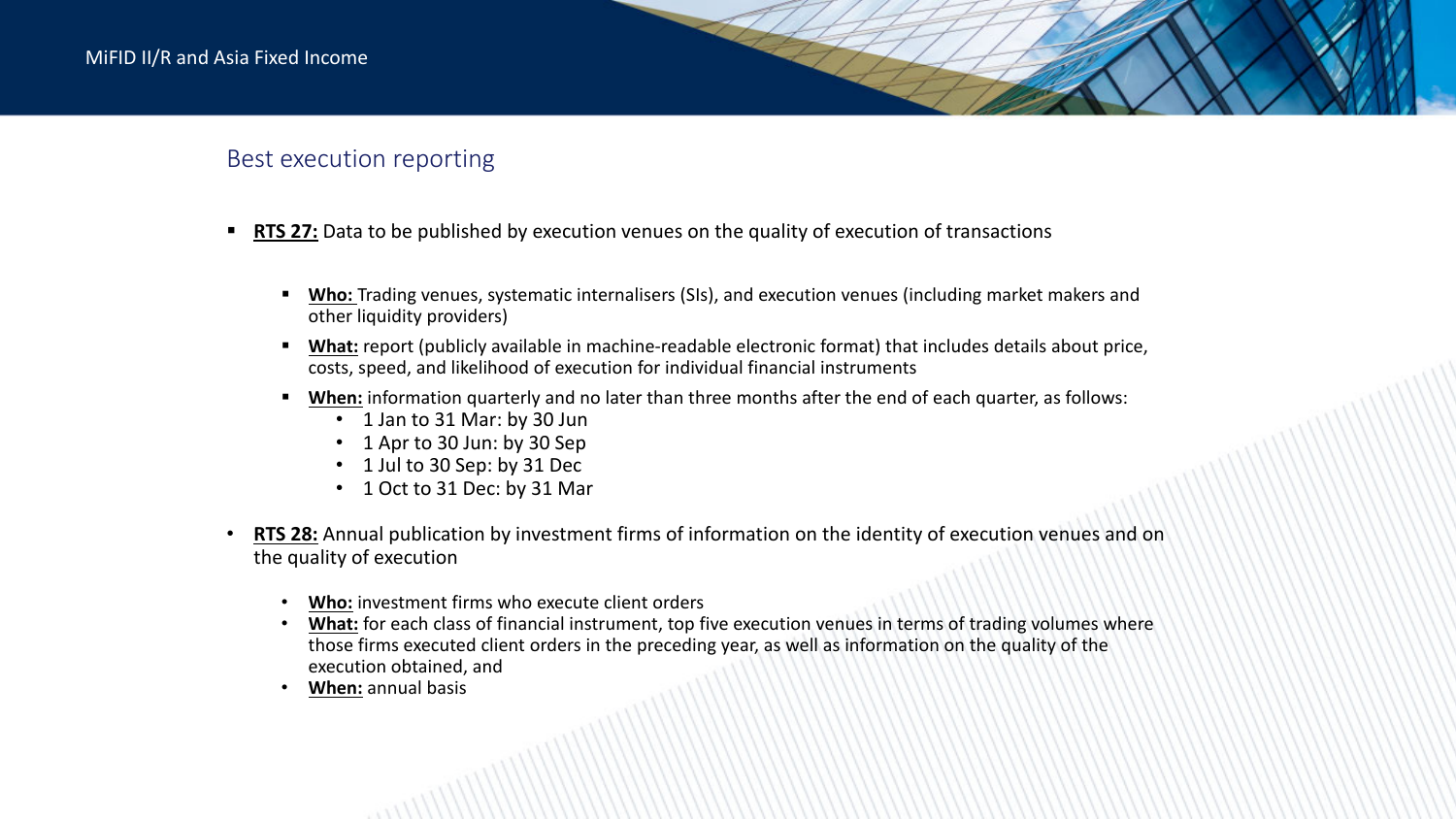# LEIs

## **E** No LEI, No Trade

- **Bationale:** identification of parties involved in each transaction regardless of who reports to regulators enable regulators to better assess systemic risk
- **When:** Implementation on 3 January 2018

#### **Example 1 Requirements:**

- <sup>■</sup> All entities trading with European counterparties across all asset classes must obtain LEI
- LEIs must be stored in reporting systems
- Maintenance procedures must be in place to ensure renewal of LEIs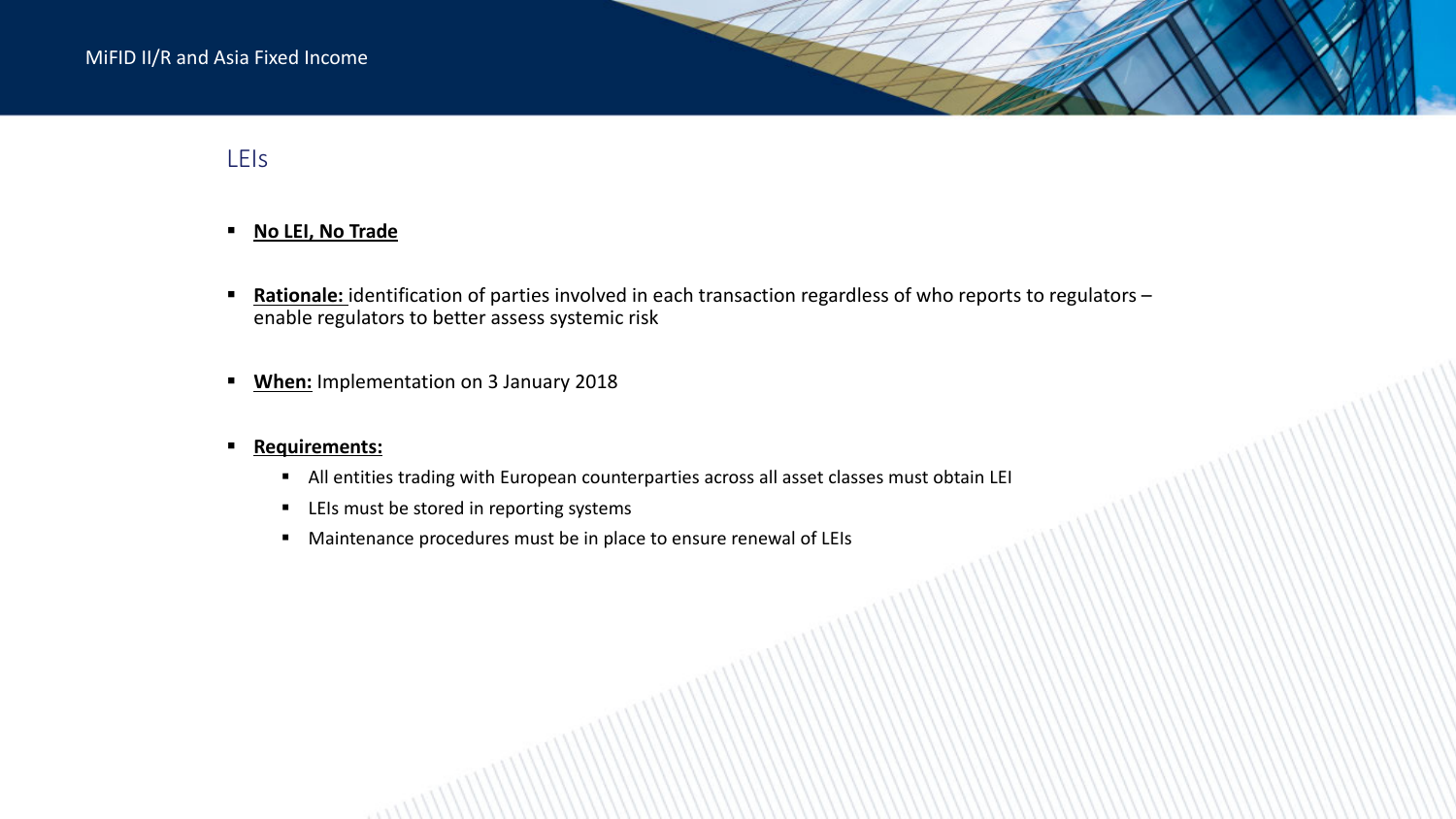## Useful links to the regulation

### Level 1:

Markets in Financial Instruments (MiFID II) - Directive 2014/65/EU Markets in Financial Instruments (MiFIR) - Regulation (EU) No 600/2014

#### **Level 2:**

Overview and state of play of RTS and ITS relating to MiFID/MiFIR ESMA – Policy activities related to MiFID (II) and MiFIR

RTS 2: Transparency requirements for trading venues and investment firms in respect of bonds, structured finance products, emission allowances and derivatives Annex to RTS 2

RTS 27: Best Execution  $-$  Reporting criteria Annex to RTS 27

RTS 28: Best Execution - Quality of execution Annex to RTS 28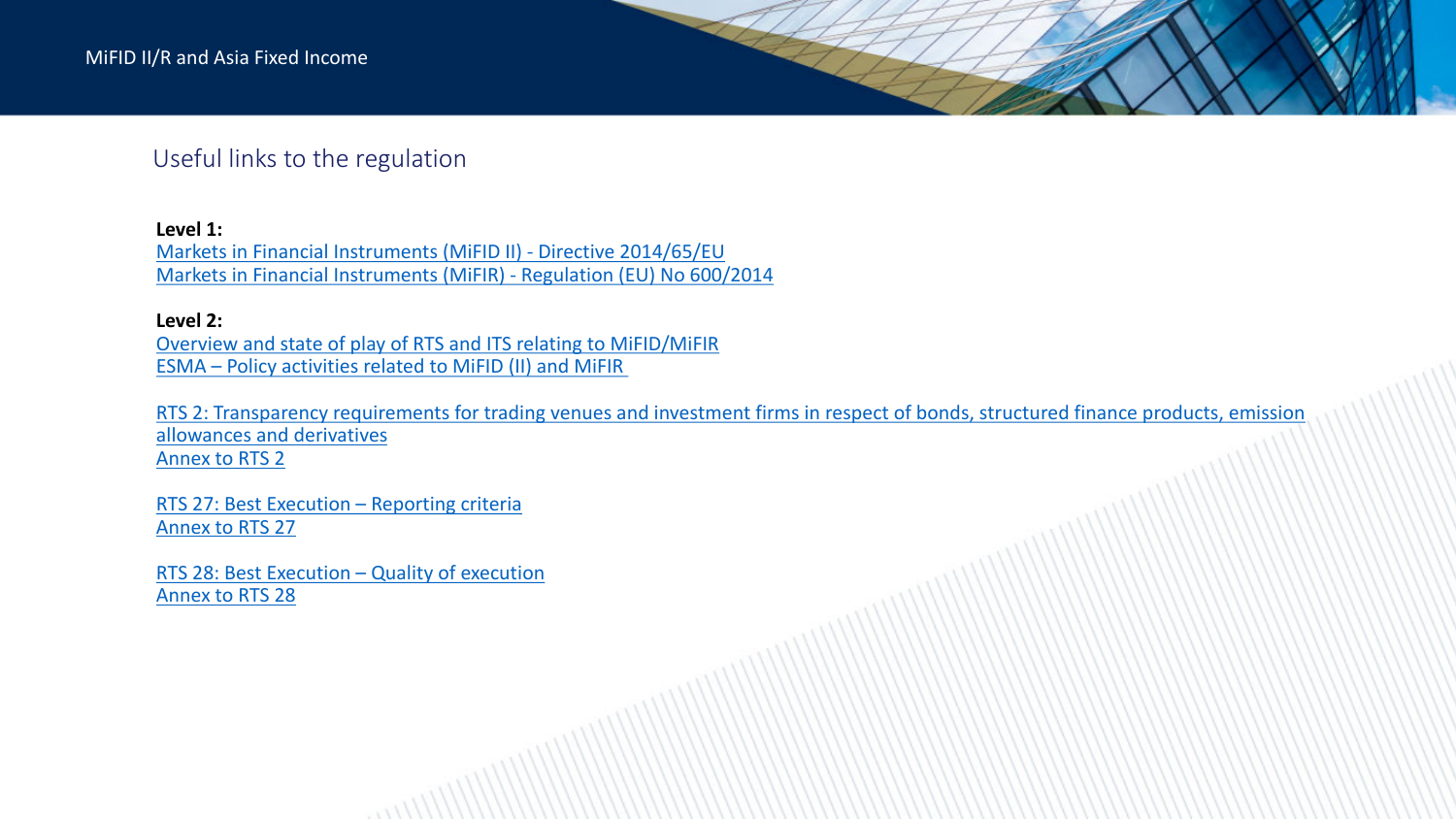## Useful links to the regulation

**Level 3: MiFID (II) - Investor Protection:** Q&A on MiFID (II) and Investor Protection

**Level 3: MiFID (II) MiFIR and Secondary Markets:** Q&A on MiFID II and MiFIR transparency topics

Q&A on MiFIR data reporting Q&A on MiFID II and MiFIR market structures topics **MiFID II Transitional Transparency Calculation** FAQs on MiFID II - Interim Transparency Calculations

## **Notes & Briefings:**

ESMA Briefing - MiFID II technical data reporting requirements - 16 January 2017 (ESMA00-6-265) ESMA Note on MIFID/MIFIR implementation: Delays in the go-live date of certain MIFID provisions - 17 November 2015 (ESMA/2015/1514)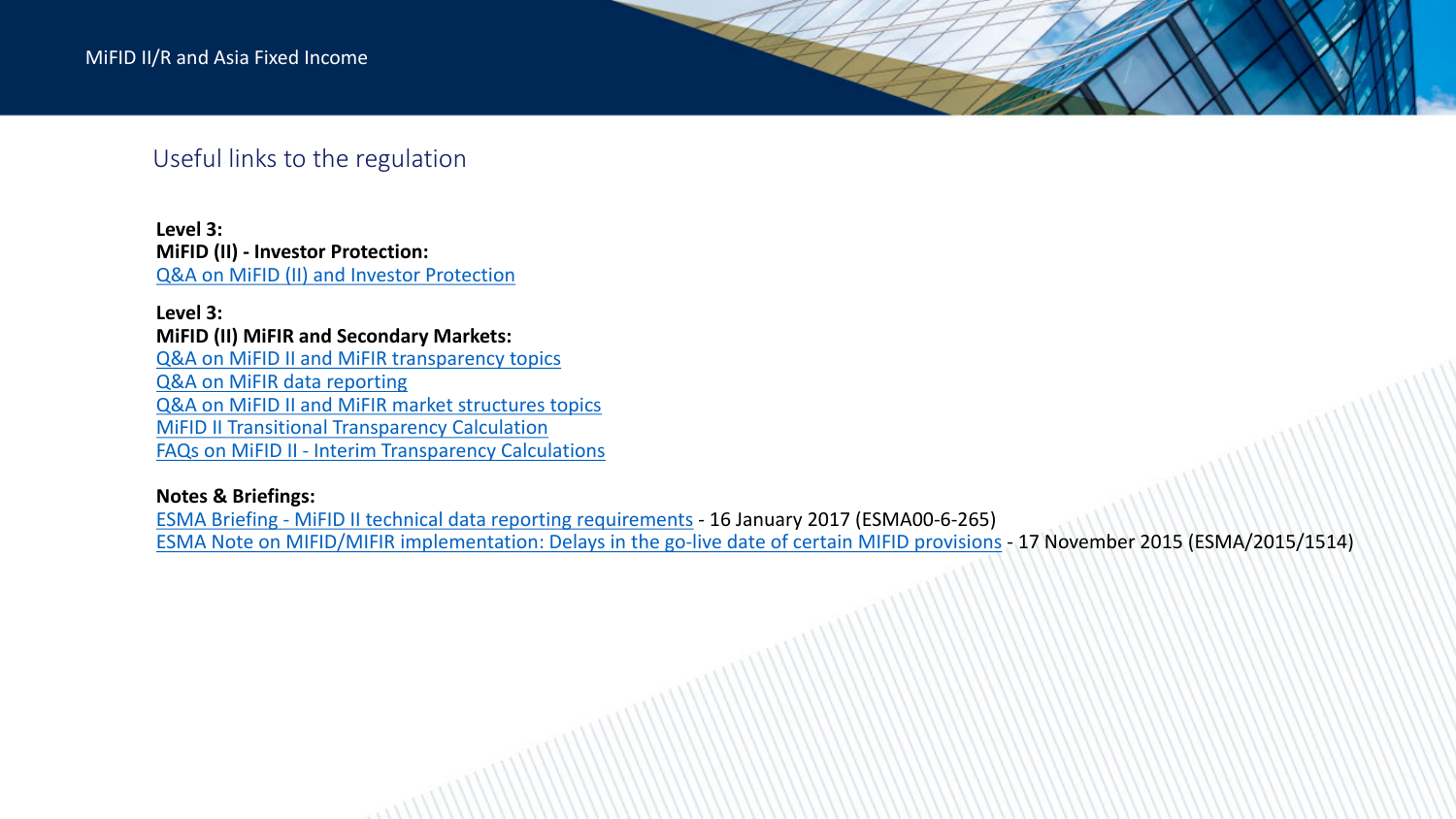## ICMA contacts for MiFID II/R

### **Asia-Pacific**

| <b>Mushtag Kapasi</b> | mushtaq.kapasi@icmagroup.org | +852 2531 6590 |
|-----------------------|------------------------------|----------------|
| <b>Ricco Zhang</b>    | ricco.zhang@icmagroup.org    | +852 2531 6591 |

### **Secondary Markets**

| Liz Callaghan          | liz.callaghan@icmagroup.org   | +44(0)20 7213 0313 |
|------------------------|-------------------------------|--------------------|
| <b>Gabriel Callsen</b> | gabriel.callsen@icmagroup.org | +44(0)20 7213 0334 |
| <b>Andy Hill</b>       | andy.hill@icmagroup.org       | +44(0)20 7213 0315 |

### **Asset Management**

|         | <b>Patrik Karlsson</b> |  |
|---------|------------------------|--|
|         | <b>Bogdan Pop</b>      |  |
| Primary |                        |  |

**Patrik.karlsson@icmagroup.org** +44(0)20 7213 0339 **bogdan.pop@icmagroup.org** +44(0)20 7213 0312

**Ruari Ewing ruari.ewing@icmagroup.org** +44(0)20 7213 0316